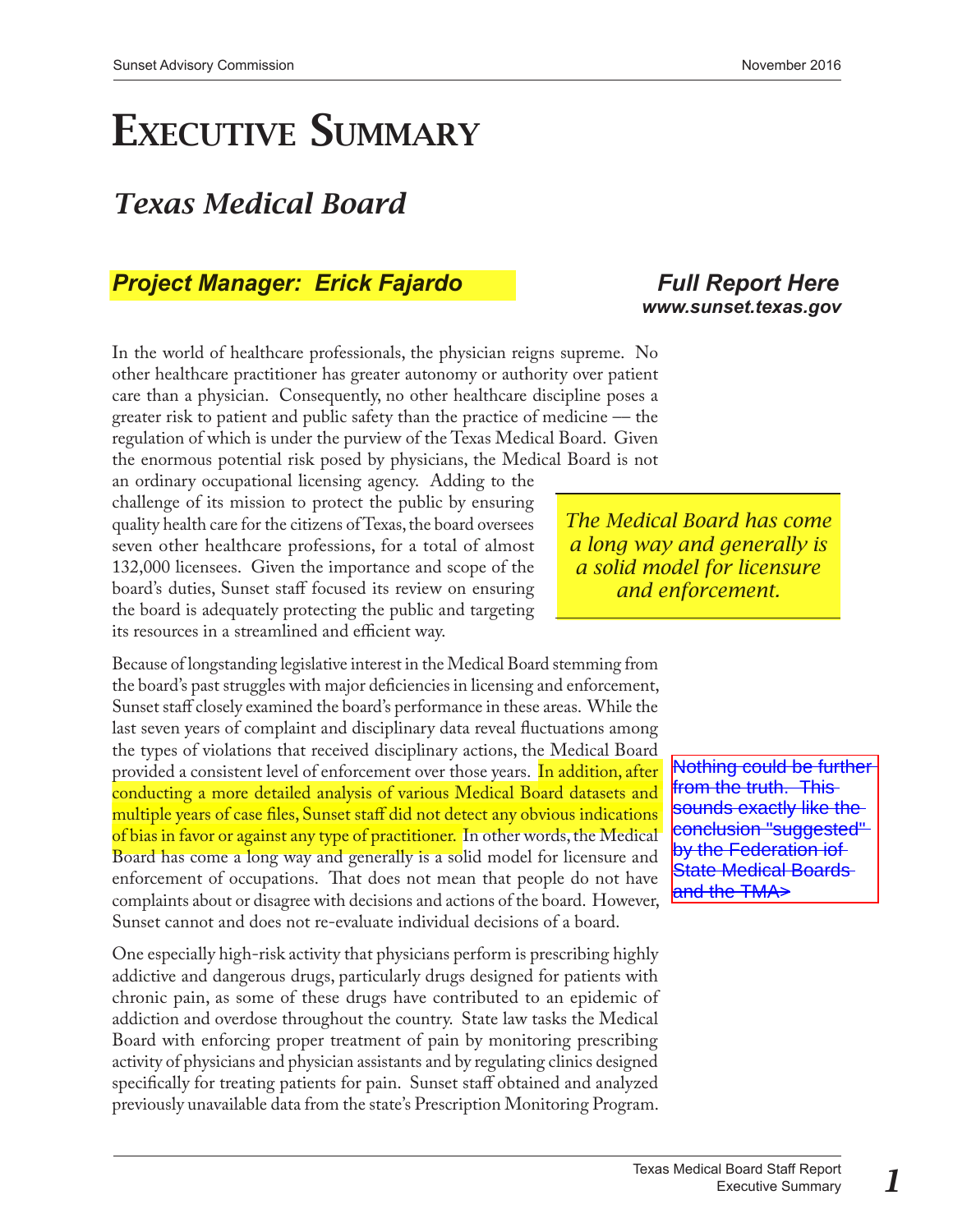These data indicate that many pain management clinics, which are required to register with the board, pose a surprisingly low level of risk. The data also show that most physicians and physician assistants who prescribe controlled substances most frequently are not affiliated with pain management clinics. Accordingly, to better curb prescription drug abuse and misuse, the Medical Board's inspections of pain management clinics should be targeted toward the highest prescribers and the board should more effectively monitor prescribing patterns through the newly enhanced Prescription Monitoring Program.

Another key way Texas aims to protect the public is through the state's peer assistance program for physicians and other board licensees that have physical or mental health conditions –– the Texas Physician Health Program. Sunset staff found that the program is inhibited by its unclear arrangement with the Medical Board and limited funding sources. Requiring the Medical Board and the program to develop a memorandum of understanding covering services and operations; eliminating a statutory cap on the program's fee; and authorizing the program to accept gifts, grants, and donations would better set up the program to achieve its mission to help licensees return safely to practice.

Working closely with the Medical Board, Sunset staff identified administrative inefficiencies and redundancies in the board's newly acquired medical radiologic technology program and recommends streamlining this program. Sunset staff also made several recommendations to update board statutes and practices to reflect current standards, thereby increasing efficiency and better protecting the public, including authorizing the board to establish a risk-based approach to its office-based anesthesia The inspections. In addition, Sunset staff concluded that Texas' joining of the Interstate Medical Licensure <mark>|compact</mark>-Compact would ease and improve the licensure of physicians wishing to practice in multiple states and could better facilitate future developments in telemedicine.

The following material summarizes Sunset staff recommendations on the Texas Medical Board.

#### would take control of Texas doctors <del>outside of</del> the TX egislature l<del>ot a good</del> <del>dea.</del>

## **Issues and Recommendations**

## *Issue 1*

#### Untargeted Inspections and Unclear Statutory Authority Limit the Effectiveness of Pain Management Clinic Regulation.

The Medical Board's pain management clinic inspection program does not follow best practices — such as effective use of Prescription Monitoring Program data, or consideration of past inspection reports or length of time since the last inspection –– to maximize efficiency with limited investigatory resources. Inspecting all clinics every two years, even those that are high performing and have had no violations during previous inspections, takes focus away from other potentially harmful activities, while two years may be too long between inspections for problematic clinics. Data from the Prescription Monitoring Program suggest that prescribers practicing in PMCs pose a counterintuitively lower level of risk than prescribers not practicing in PMCs, making targeted inspections even more important. In addition, 10 of the board's more than 40 enforcement actions and lawsuits stemming from its pain management clinic inspections resulted in a judge questioning the board's statutory enforcement authority. Without certain tools clarified in statute, such as the ability to enforce its subpoenas and inspect unregistered clinics, the board is limited in its ability to regulate pain management clinics.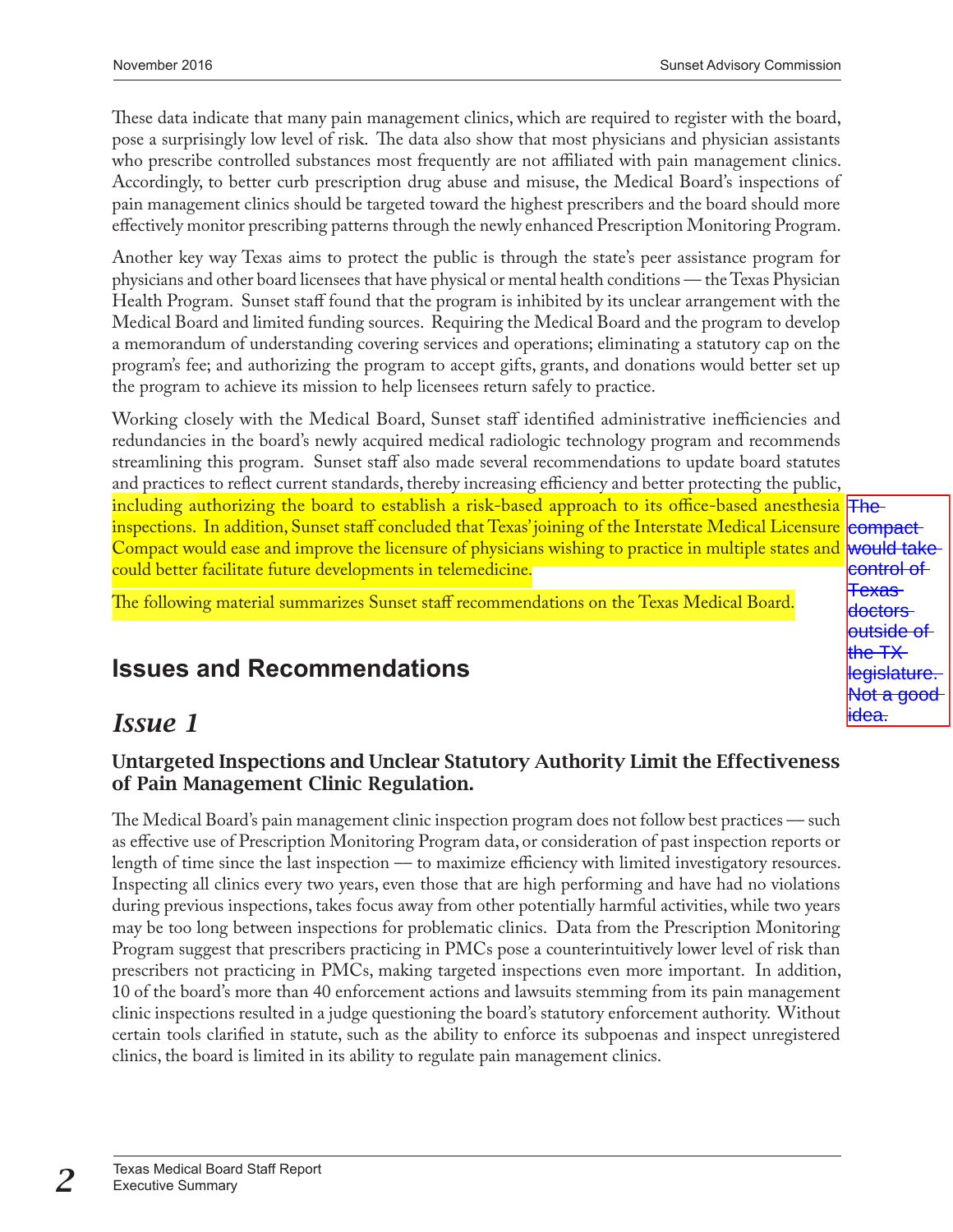#### **Key Recommendations**

- Direct the Medical Board to use Prescription Monitoring Program data, along with other factors, to establish a risk-based approach to scheduling pain management clinic inspections.
- Authorize the Medical Board to seek court enforcement of its administrative subpoenas
- Clarify statute to authorize the Medical Board to inspect an unregistered pain manageme<mark>the Constitution.</mark><br>This is NOT what

## *Issue 2*

## The Zedeh case proves that the TMB acted outside This is NOT what we want. Again. FSMB and TMA

### Key Elements of the Texas Medical Board's Licensing and Regulatory Fultions that Do Not Conform to Common Licensing Standards.

Sunset staff found that various Medical Board licensing and enforcement statutes and processes do not match model standards or best practices observed through Sunset reviews of many regulatory agencies. Specifically, agencies whose licensees can prescribe controlled substances should have clear authority to monitor those licensees for inappropriate prescribing patterns. Clarifying the board's statutory authority to proactively monitor the state's Prescription Monitoring Program for improper prescribing of controlled substances by physicians or physician assistants would help Texas address the nationwide epidemic of prescription drug abuse. Agencies should also have processes in place to evaluate the risk level posed by entities and individuals subject to inspection. Authorizing the board to use a risk-based approach to its office-based anesthesia inspections would ensure the board avoids re-inspecting equipment and procedures already deemed safe and compliant, thereby targeting staff time and resources to the highest-risk areas.

#### **Key Recommendations**

- Clarify statute and provide direction for the Medical Board to monitor physician and physician assistant prescribing of controlled substances.
- Authorize the board to establish a risk-based approach to its office-based anesthesia inspection, focusing on the length of time since equipment and procedures were last inspected.
- Clarify statute to authorize the board to conduct fingerprint-based criminal background checks of all applicants. Absolutely not.
- Remove the statutory limitations on the Medical Board's authority to set fees. Licensing fees are already among the

## *Issue 3*

#### Streamlining the Medical Radiologic Technology Program Would Increase Fairness to Licensees and Administrative Efficiency.

State law establishes three different types of certification for medical radiologic technology professionals: general medical radiologic technologist, limited medical radiologic technologist (LMRT), and noncertified technician (NCT). The LMRT certification is unduly complicated and adds a needless administrative burden to an already busy agency. The types of procedures an LMRT certificate holder can legally perform vary by individual, complicating regulators' ability to detect and take enforcement action on violations. In fact, Texas' 625 LMRTs have 2,269 specialty certificates.

already among the highest in the

<del>lnation.</del>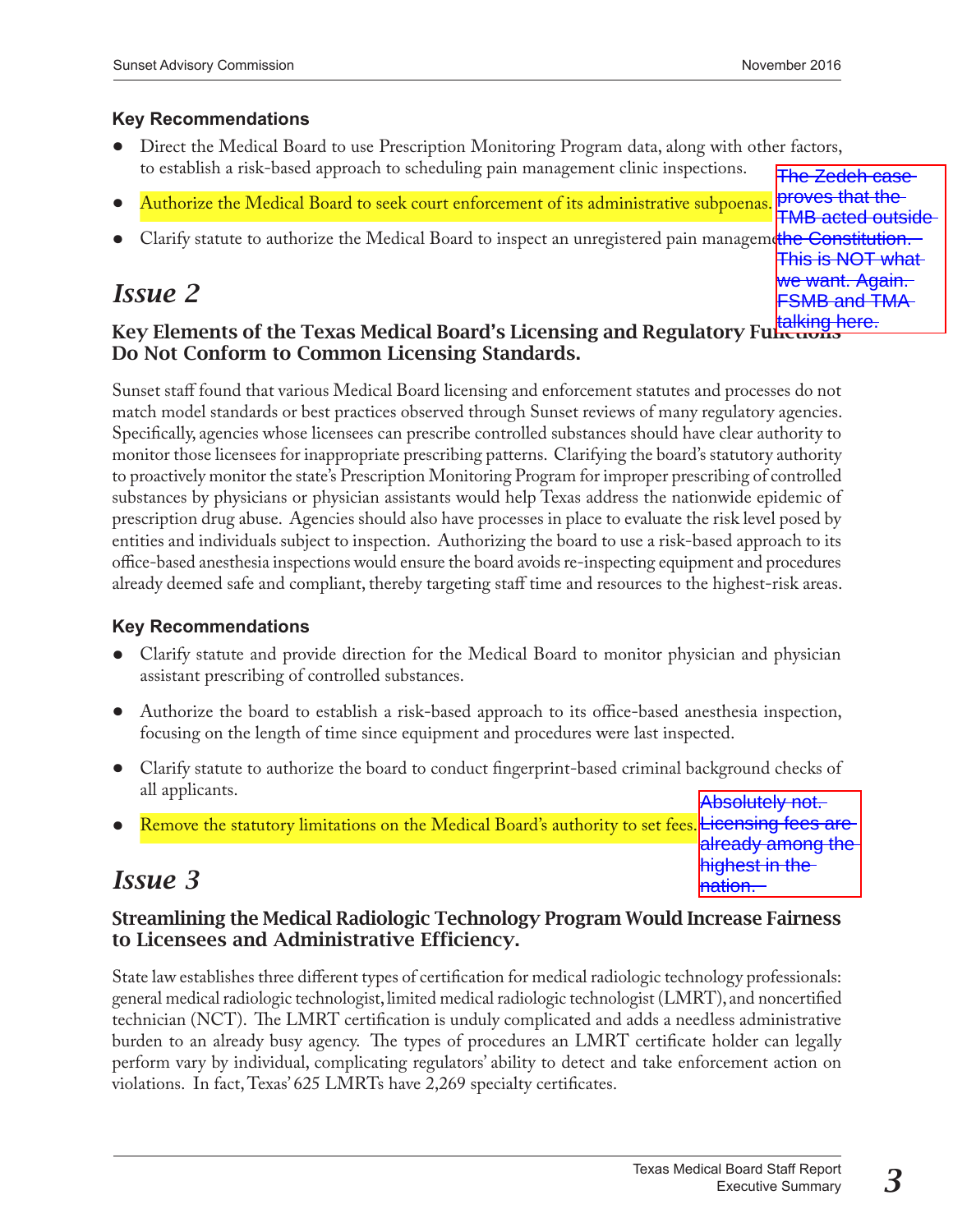Statute requires NCTs under the supervision of physicians, chiropractors, and podiatrists to register with their respective regulatory boards — in addition to the main registry now under the authority of the Medical Radiologic Technology board and administered by Medical Board staff. This requirement is redundant, costly to licensees, and does not increase public safety.

#### **Key Recommendations**

- Abolish the limited medical radiologic technologist certification.
- Eliminate duplication by removing dual registry requirements for noncertified technicians.

## *Issue 4*

#### The Current Process for Authorizing Qualified Physicians to Practice in Texas Does Not Maximize Mobility Within the Profession.

Licensure compacts are formal agreements among states with similar standards for a profession to recognize each other's licensees without requiring an application for a separate license in each state. The Interstate Medical Licensure Compact became active in May 2015, and 17 states have joined as of October 2016. The Texas Medical Board's current process for licensing physicians from other states can take up to 42 days and is cumbersome. In fact, the complexity of applying for licenses in additional states often warrants physicians hiring third-party companies to assist in completing medical licensure applications. The medical licensure compact would help expedite and simplify licensing for physicians seeking to practice medicine in multiple states and would facilitate the exchange of investigative and disciplinary information among member states. Increasing the administrative ease with which a physician can be authorized to practice in Texas could improve access to care in the state's critically underserved areas while also relieving the Medical Board's increasing administrative workload. The medical licensure compact would not supersede the Texas Medical Practice Act or any other state law; the Legislature would retain full authority over the Medical Board and the practice of medicine in Texas.

#### **Key Recommendation**

• Adopt the Interstate Medical Licensure Compact.

## *Issue 5*

#### An Undefined Structure and Few Funding Sources Limit the Texas Physician Health Program's Success.

The Legislature established the Texas Physician Health Program in 2009 to provide monitored recovery services to physicians and other Medical Board licensees that have physical or mental health conditions, including substance use disorder. Sunset staff found that while the program is administratively attached to the board, the details of that attachment are unclear, contributing to the program's organizational instability. Staff also found that limited funding sources reduce the program's ability to reach more licensees that have potentially impairing conditions. Requiring the Medical Board and program to establish a memorandum of understanding and authorizing the program to accept gifts, grants, and donations would better position the program to help licensees safely return to practice.